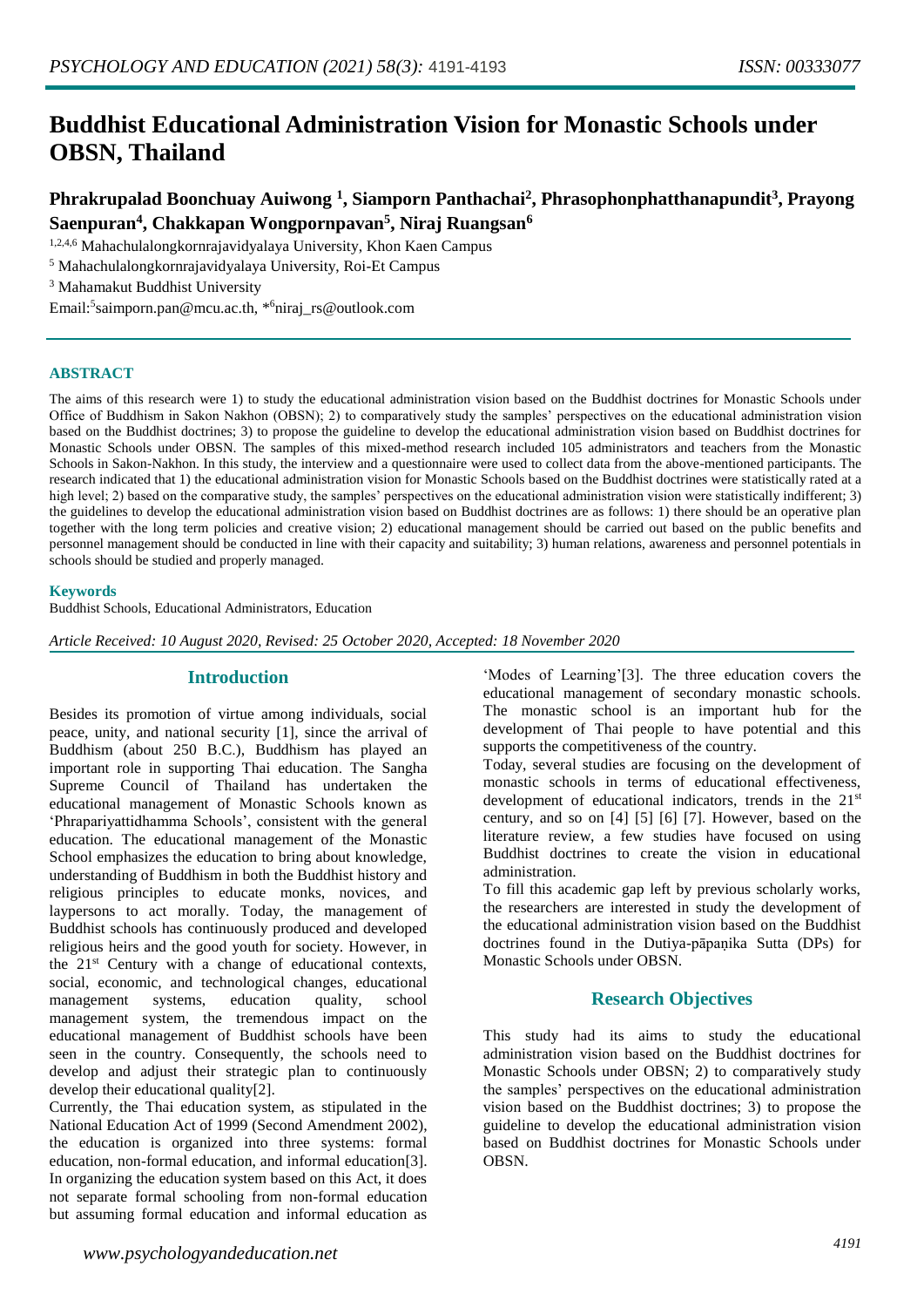## **Research Methodology**

The study was mixed-method research (quantitative and qualitative). For quantitative research, the questionnaire was used to collect the data from 105 administrators and teachers in monastic schools. The gathered data in this stage were analyzed by the following statistics: Frequency, Percentage, Mean, Standard Deviation (S.D.), t-test, f-test. For the qualitative one, the interview was used as the research tool to obtain the data. The obtained data from this stage were interpreted by the content analysis.

The research instrument used in the study was open-ended and close-ended questionnaires. The researchers constructed and sought its qualities as the following phases:

**Phase 01**: the researchers studied documents related to the principles and theories of educational administrators' visions in the DPs.

**Phase 02:** the researchers studied the research questionnaire styles of educational administrators' visions in the DPs for the monastic schools in the department of general education.

**Phase 03**: the researchers constructed questionnaires related to the principles and theories of educational administrators' visions in the SPs for the monastic schools in the department of general education, as well as its styles and constructions; created an interview form with four major parts: a) general information about the positions of interviewees (educational administrators and teachers), b) status information separated for monks and laypeople, c) educational background consisted of lower than bachelor's degree, bachelor's degree, ad higher than bachelor's degree, and d) vision of educational administrators in DPs for the monastic schools in the department of general education with three aspects according to research conceptual framework.

**Phase 04**: the researchers sent the questionnaire and the interview form to 6 experts in educational administration, language, research, educational evaluation and assessment, and statistics from Mahachulalongkornrajavidyalaya University, Khon Kaen Campus, and Khon Kaen University to verify.

**Phase 05**: the researchers corrected the questionnaire and the interview form according to experts' recommendations and then used the complete one to collect the data.

## **Research Results**

1) The study of the participants' general information classified by their educational positions revealed that they mostly were 78 teachers calculated (74.3%) and 27 educational administrators (25.7%). In regards to their social status, 66 of them were monks (62.9%), and 39 laypersons (37.1%). Divided by their educational background, most of the responders (43) graduated higher than bachelor's degree (41.0%), 38 of them finished bachelor's degree (36.2%), and 24 finished lower than bachelor's degree (22.9%).

2) The perspective level of school administrators and teachers on the visons of educational administrators in the DPs were holistically and statistically calculated at a high level (Mean = 4.11). For the studied aspects, it can be considered as follows: 2.1) Cakkhumā (Shrewd), the visions of school administrators in the DPs of the monastic schools under OBSN were holistically rated at a high level. The highest item was found in the item of 'Being generous with colleagues', followed by

'Livings', 'Integrations of curriculums' and 'Lessons with Sufficient Economy', and 'Development and enhancement of learning environments for students; 2.2) Vidhūro (Capable of administering business), the visions of school administrators in the DPs of the monastic schools under OBSN were holistically ordered based on the respective mean: 'Good friendship enhancement', 'Learning environment enhancement for students', 'Analysis of appropriate school expenses', and 'Managerial professional for students and school staff development; 2.3) Nissayasampanno (Having a good credit rating), the visions of school administrators in the DPs of the monastic schools under OBSN were holistically ordered based on the respective mean: 'Good human relations in cooperation with the concepts of organizational needs', and 'School budget administration held mainly on the benefit of others'.

3) Comparison analysis results of the visions of school administrators in the DPs of the monastic schools under OBSN revealed the quality of visions which could be classified by the samples' status and educational backgrounds as follows: 3.1) the analysis results suggested that the comparative results of the visions of school administrators and teachers in the DPs of the monastic schools under OBSN concerning the aspects of Cakkhumā, Vidhūro, and Nissayasampanno, were indifferent. This is inconsistent with the set hypotheses; 3.2) the comparison results of the visions of school administrators and teachers in the DPs of the monastic schools under OBSN were different with a statistical significance level of .05. In a part of Nissayasampanno was statistically different at a 0.01 level, but in part of Vidhūro was not different.

4) The analysis result of the recommendation of the visions of school administrators and teachers in the DPs of the monastic schools under OBSN indicated that: 4.1) the visions of school administrators in the DPs of the monastic schools under OBSN were the heart of successful administration, particularly school administrators should be farsighted, know how to solve problems, be closely cooperative with subordinates, manage specific duties for co-workers, know how to put the right man in the right job, be generous, and have good human relations; 4.2) the visions of school administrators through 'Cakkhumā Principle' were that teachers should have appropriate lesson plans for students in which teachers could measure their students' performance after classes. As mentioned, if there were some problems, teachers could find ways to fix them. The school should have some stage for vision exchange with knowledgeable school administrators that could be adapted in the monastic schools for better administration. 4.3) The visions of school administrators through 'Vidhūro Principle' were that it is very useful to manage specific duties and know the real problems and have ways to solve them, for instance, the problem of student insufficiency of the monastic schools because, at present, there were a smaller number of monks and novices due to the increase of the opportunity expansion schools and high competition of schools. Therefore, the monastic schools should create some motivations to get more students such as providing scholarships for good students, student scouting as well as enhancement of professional management and administration. 4.4) The visions of school administrators through the 'Nissayasampanno Principle' were that school administrators should be approachable for all school staff to build familiarity with one another so that they can work confidently.